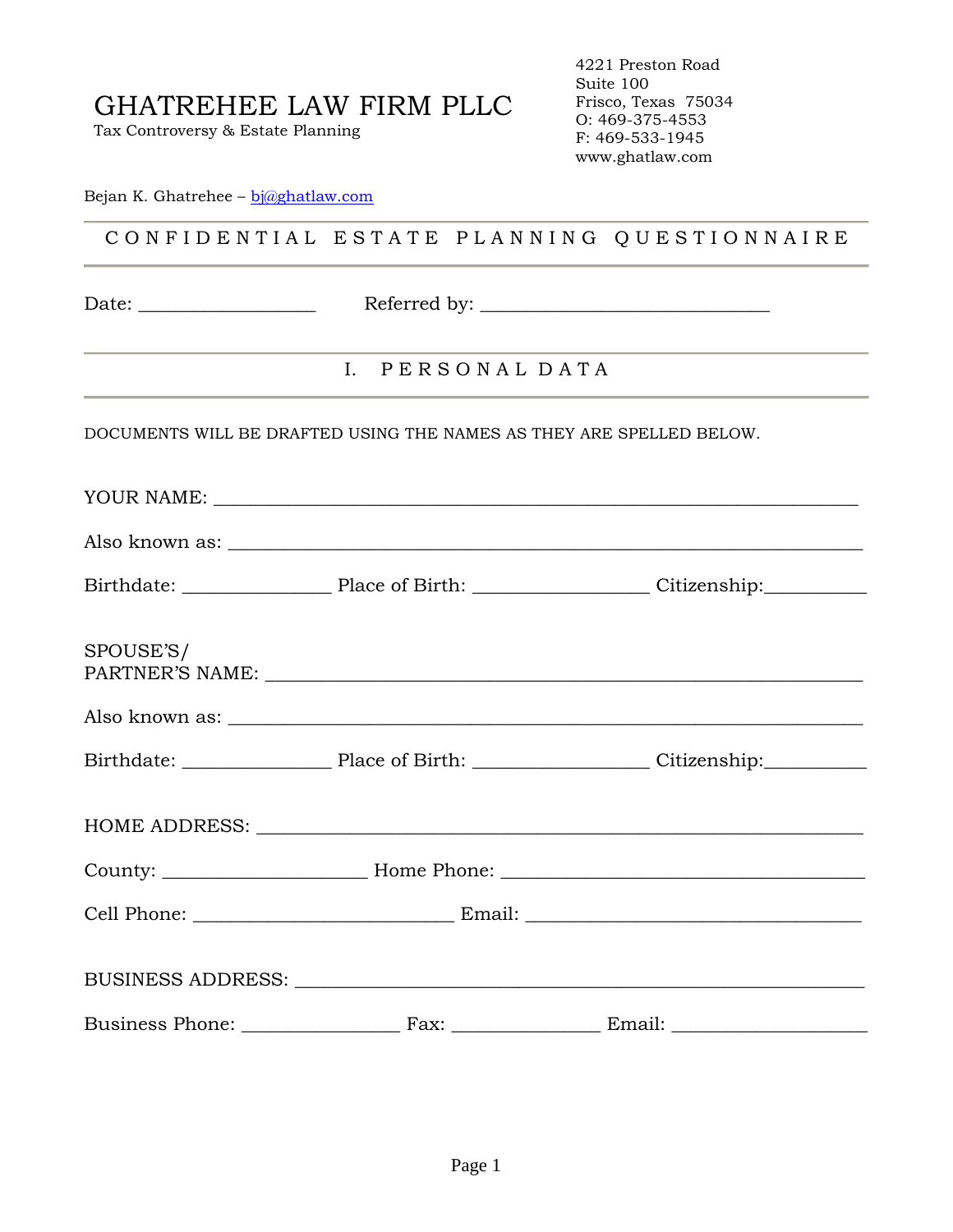Tax Controversy & Estate Planning

4221 Preston Road Suite 100 Frisco, Texas 75034 O: 469-375-4553 F: 469-533-1945 www.ghatlaw.com

| <b>CHILDREN</b> | <b>BIRTHDATES</b> | <b>MARITAL STATUS</b> |
|-----------------|-------------------|-----------------------|
|                 |                   |                       |
|                 |                   |                       |
|                 |                   |                       |
|                 |                   |                       |

### II. E X E C U T O R / T R U S T E E

Name the person(s) you wish to act in the following capacities:

| Executor:           |                                                                                                                                                                                           |
|---------------------|-------------------------------------------------------------------------------------------------------------------------------------------------------------------------------------------|
|                     | (The person who, upon your death, will be responsible for paying any debts,<br>taxes, expenses, and for gathering, liquidating and distributing assets -<br>usually the surviving spouse) |
| Successor Executor: |                                                                                                                                                                                           |
| Trustee:            |                                                                                                                                                                                           |
|                     | (The person who would act as the Trust of a Trust under your Will such as<br>a trust for minor children.)                                                                                 |
| Successor Trustee:  |                                                                                                                                                                                           |
| Guardian/Estate:    |                                                                                                                                                                                           |
|                     | (The person who has legal authority/duty to care for your minor children's<br>assets if both parents are deceased.)                                                                       |
| Successor           |                                                                                                                                                                                           |
| Guardian/Estate:    |                                                                                                                                                                                           |
| Guardian/Children:  |                                                                                                                                                                                           |
|                     | (The person with whom your minor children <b>would reside</b> in the event that<br>both parents are deceased.)                                                                            |
| Successor           |                                                                                                                                                                                           |
| Guardian/Children:  |                                                                                                                                                                                           |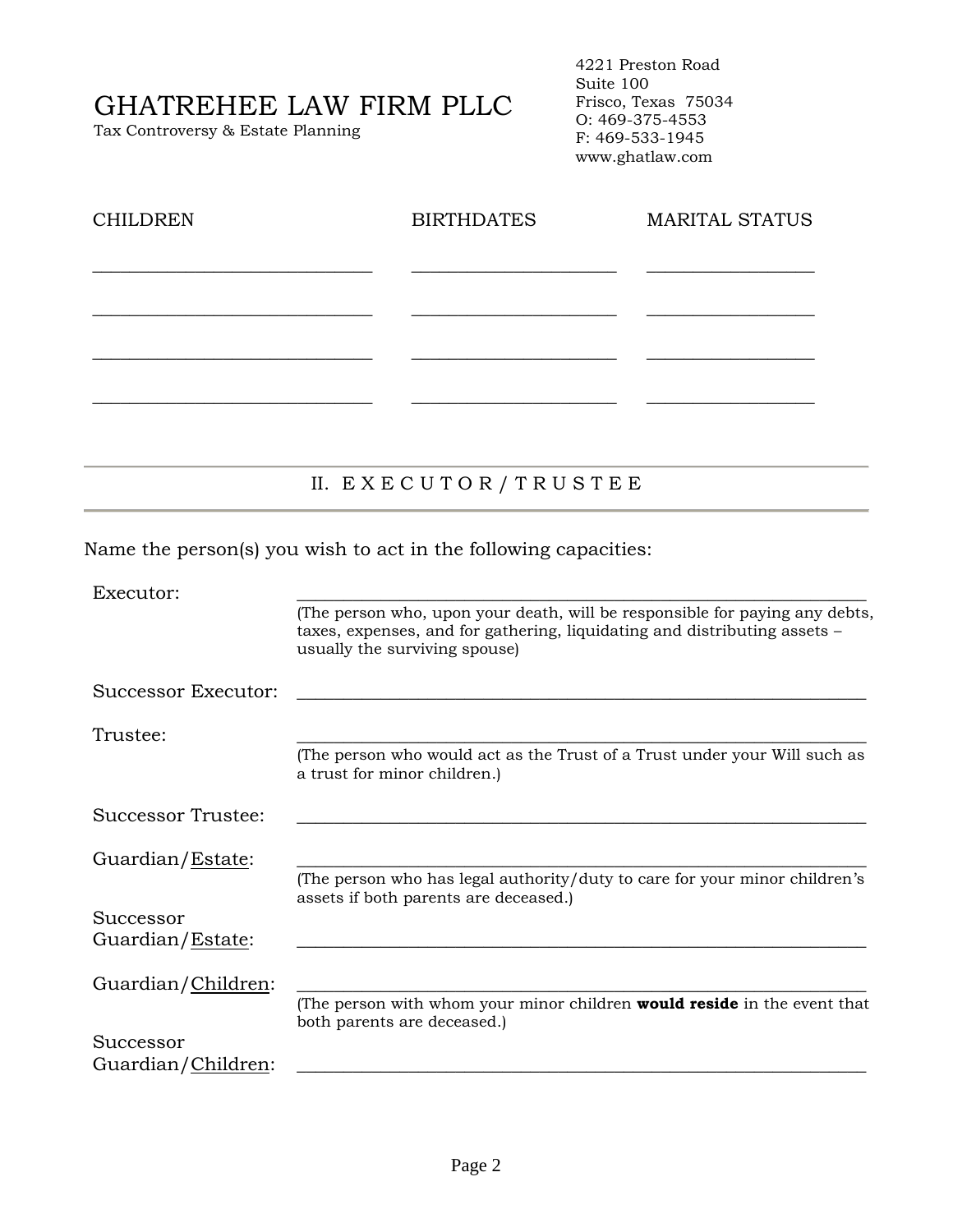Tax Controversy & Estate Planning

4221 Preston Road Suite 100 Frisco, Texas 75034 O: 469-375-4553 F: 469-533-1945 www.ghatlaw.com

#### III. B E N E F I C I A R I E S

How do you want your estate to be distributed at your death?

#### PERSONAL PROPERTY BENEFICIARY:

REAL PROPERTY BENEFICIARY:

CONTINGENT BENEFICIARIES:

CHARITABLE GIFTS:

COMMENTS: